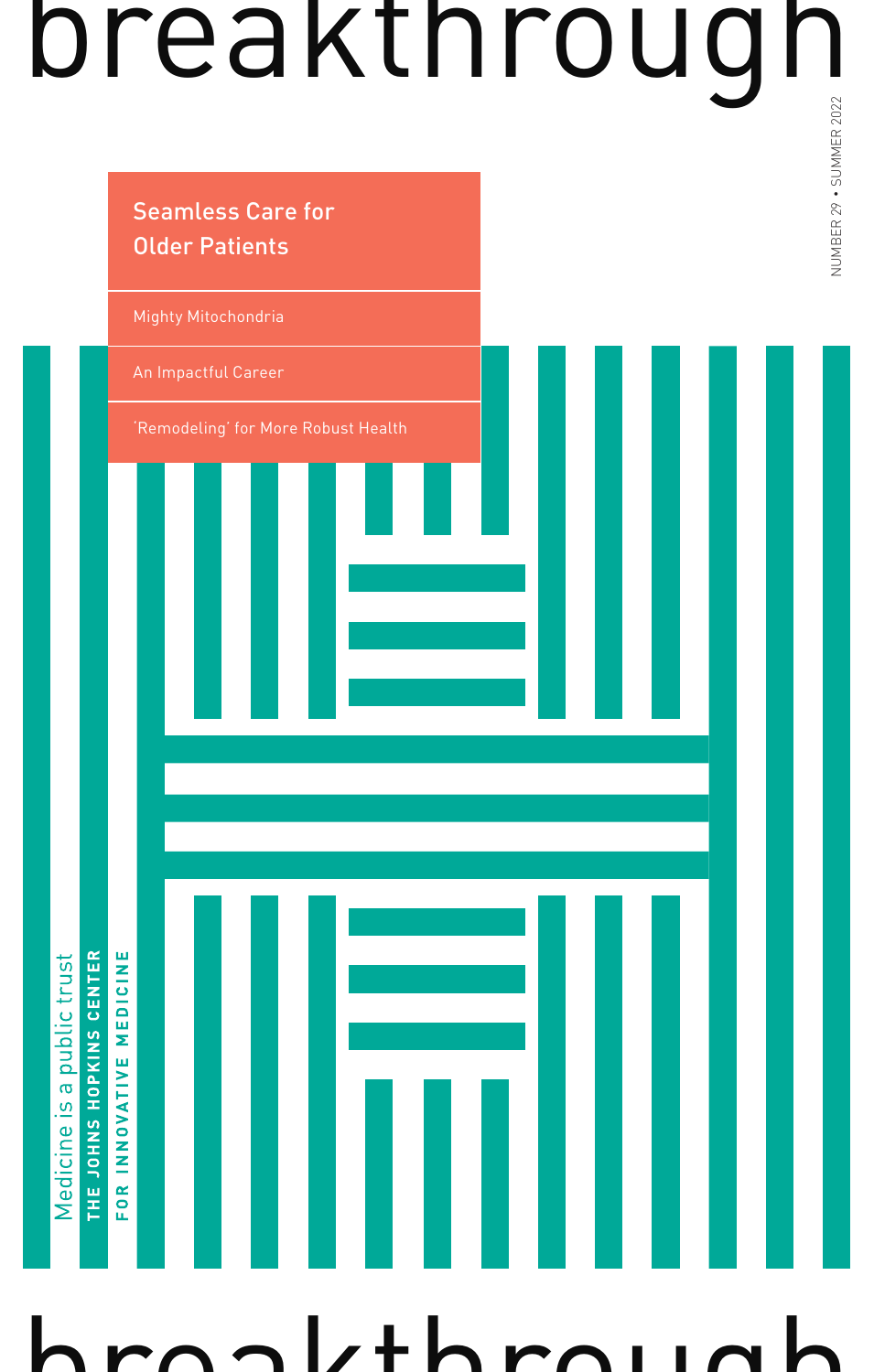

### David B. Hellmann, M.D., M.A.C.P. *Aliki Perroti Professor of Medicine*

### **MUCH TO CELEBRATE**

Despite the many challenges in our world, we have much to celebrate and be grateful for, this spring of 2022. For starters, I am immensely appreciative to the loyal supporters of the Center for Innovative Medicine who have joined together to establish a professorship in my name, which will support CIM's mission in perpetuity. What an honor! Typically, we would host a large event to celebrate the generosity of our donors who have made this momentous gift possible. While COVID-19 continues to restrict these plans for now, rest assured that we will indeed host a celebration as soon as safety allows. I should also note that this is the fourth named professorship for the CIM, and at last count, we can boast 47 funded CIM Scholars — a clear indication that CIM's stock is on the rise.

Another indication of that "rising stock" is the enthusiasm we are seeing for CIM's new Initiative to Humanize Medicine, our ambitious effort to unite researchers from disciplines and divisions across Johns Hopkins University in a far-reaching effort to better equip clinicians to get to know their patients as people. Already, the initiative is attracting significant support that I will describe more fully in the fall.

In similar fashion, the CIM-supported Human Aging Project (HAP) is flourishing, thanks to generous early support from donors including the **Charles Salisbury Family**, **Sarah Miller Coulson**, and **Ethan and Karen Leder**, who had the foresight to see the potential HAP holds to dramatically extend years of good health for our rapidly graying population. Seed funding from these and other donors has allowed our researchers to embark on projects that have subsequently garnered millions of dollars in grant funding from the National Institutes of Health and other funding agencies. Success begets success!

You'll read about many of these CIM success stories in the pages that follow, and I hope that the tremendous promise all of this work holds — promise for humanizing medicine and advancing medicine as a public trust — will "fill your tank" with hope and excitement for the future.

David B. Hellow, M.D.

### **Seamless Care for Older Patients**

At Johns Hopkins Bayview Medical Center, geriatrics experts are collaborating to create an "age-friendly" approach across the care spectrum.

#### **Mighty Mitochondria**

Biologist Hiromi Sesaki is zeroing in on a damage-removal process within our cells in his research aimed at slowing — perhaps even reversing — the ravages of aging.



### **An Impactful Career**

Cynthia Rand, co-director of CIM's new Initiative to Humanize Medicine, has adeptly led some of Johns Hopkins' most important institutional advances during her 35 years on the faculty.

### **'Remodeling' for More Robust Health**

Geriatrician Sean Leng is pushing to better understand why our immune system fails as we age, in a long-term effort to stave off frailty and avoid Seamless Care for<br>At Johns Hopkin<br>geriatrics exper<br>create an "age-f<br>the care spectru<br>damage-removal process with<br>in his research aimed at slowin<br>even reversing — the ravages of<br>even reversing — the ravages of<br>Cynthia Rand,



**6**

Mary Catherine Beach, M.D., M.P.H. Richard G. Bennett, M.D. Scott Berkowitz, M.D. Clifton O. Bingham III, M.D. Cynthia Boyd, M.D., M.P.H. Megan Buresh, M.D. Colleen Christmas, M.D. Kimberly Constantine Chris Durso, M.D. Michael Fingerhood, M.D. Elliot Fishman, M.D. Panagis Galiatsatos, M.D. Brian Garibaldi, M.D. Khalil G. Ghanem, M.D., Ph.D. Jeremy Greene, M.D., Ph.D. Dan Hale, Ph.D. Nadia Hansel, M.D., M.P.H. Hilary Hatch, Ph.D. Melissa Helicke, M.B.A. Jacky Jennings, Ph.D., M.P.H. Erica Johnson, M.D. Pamela Johnson, M.D. Jill Kearney, M.H.A. Landon S. King, M.D. Steven Kravet, M.D. Bruce Leff, M.D. Rafael H. Llinas, M.D. Pankaj Pasricha, M.D. Cynthia S. Rand, Ph.D. Selwyn Ray, J.D. Antony Rosen, M.D. Jeremy D. Walston, M.D. Scott M. Wright, M.D. Jonathan M. Zenilman, M.D.

- **14** Out of the Ivory Tower
- **16** Notable News

### on the web

Roy C. Ziegelstein, M.D.

If you'd like to learn more about the Johns Hopkins Center for Innovative Medicine, please visit our website: hopkinscim.org or follow us on Twitter.

#### **WE BELIEVE**

Medicine belongs to the public. Our mission is to create a different kind of academic medicine, to tear down ivory towers, share knowledge and dedicate ourselves toward one goal – making life better for patients.

CO-FOUNDERS David Hellmann, M.D., *Director* Richard Paisner, J.D.

CHAIR OF INTERNATIONAL ADVISORY BOARD Stephanie Cooper Greenberg

Mark Anderson, M.D., Ph.D. Antoine Azar, M.D.

COMMITTEE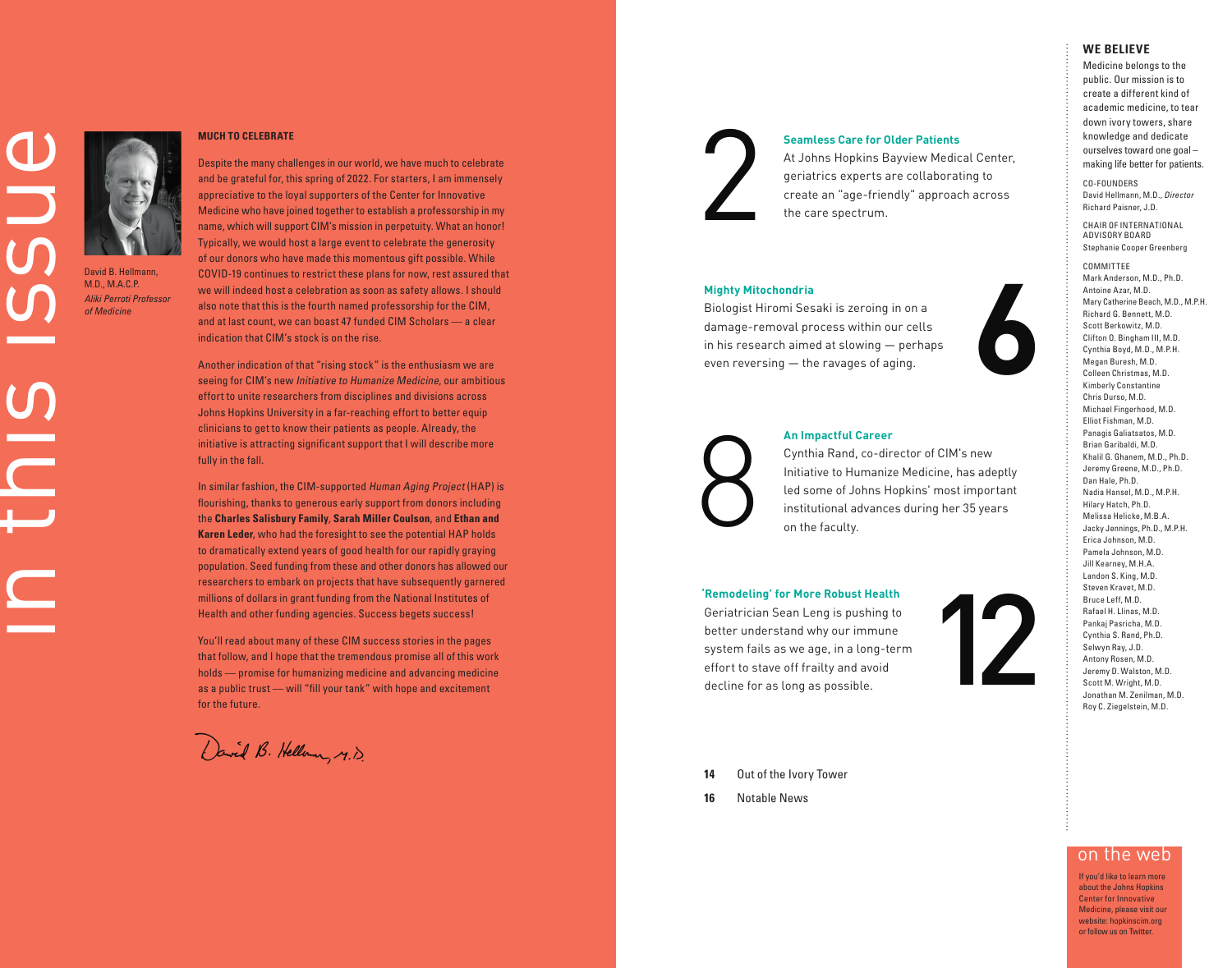### **HEALTHY AGING Seamless Care for Older Patients**



Early in her career, geriatrician Esther Oh noticed something alarming among her older patients.

 "Family members would bring in their loved one and say, 'Mom went into the hospital for a routine elective surgery and she was functioning normally. Now, after the surgery, she suddenly has problems with problems with memory and needs our help. What happened?'"

Oh, who today is co-director of the Johns Hopkins Memory and Alzheimer's Treatment Center, set out to investigate that question. She and others in the field ultimately landed on post-operative delirium as a culprit in this cognitive decline. This delirium, experienced by up to 50% of older adults who undergo surgery, is a state in which patients become agitated and confused, their perceptions and memory thrown off as they struggle to make sense of their world after surgery.

"We think that some older people can function normally by relying on a cognitive reserve. Then they go into the hospital and experience postoperative delirium, and this inflicts a hit to the brain, unmasking any underlying dementia process so that they can no longer compensate and they exhibit this acute decline," says Oh, who was recently named Sarah Miller Coulson CIM Scholar.

The good news? In about 40% of patient cases, postoperative delirium can be prevented entirely, through careful teamwork of health care professionals, including physicians and nurses, as well as physical and occupational therapists. The interventions may range from close monitoring during surgery and anesthesia, to taking steps

immediately after surgery to orient patients to their surroundings and get them up and moving as soon as safely possible. Oh is now leading a student/ trainee "incubator" team, part of the CIM-supported Human Aging Project, to identify which patients are most at risk for developing post-operative delirium and to develop a sustainable model for prevention.

These efforts are just one part of an ambitious initiative now underway at Johns Hopkins Bayview Medical Center. The HAP initiative, created and led by **Jeremy Walston**, the Salisbury Family Foundation CIM Scholar, aims to transform the way health care is delivered to older adults by creating an "age-friendly" approach across the care spectrum — from the emergency department to primary care, from surgery to rehabilitation, from the memory center to home health care.

"Older people, many of whom are coping with multiple chronic health conditions, experience the bumps and challenges of our health care system in this country because it is so siloed," says **Cynthia Boyd**, director of the Division of Geriatric Medicine and Gerontology. "At Bayview, we are part of a national initiative to break down those silos to create a more seamless experience for older patients and make it much easier for them and their caregivers to navigate to get the care they need.

"It really is a paradigm shift," says Boyd, the CIM Lavinia Currier Scholar.

As laid out by the Institute for Healthcare Improvement, the framework for an age-friendly health care system consists of "4Ms" that are aimed at making complex care more manageable:

**Medication**: Ensuring that patients are properly taking only the medications they need and avoiding potentially harmful drug reactions that can occur if communication between health care providers breaks down

**Mentation**: Providing a united effort to prevent, identify and treat anxiety, depression and delirium

**Mobility:** Ensuring that older adults move safely, avoiding falls, to maintain function

**CONTINUED ON PAGE 4**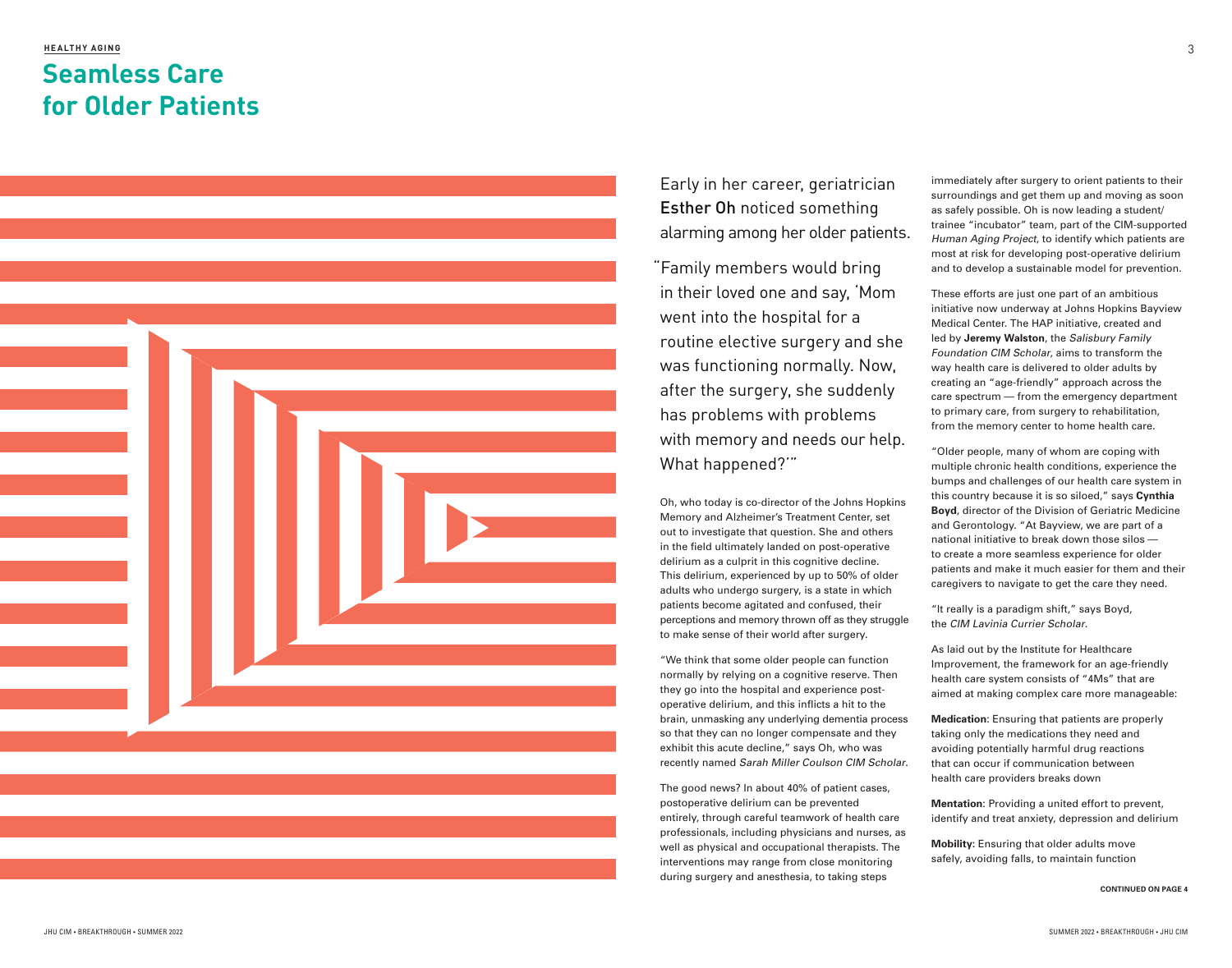**What Matters Most**: Knowing and aligning care with each individual's specific health outcome goals and care preferences, including end-of-life care

Boyd also adds a fifth "M" to the age-friendly initiative at Bayview: multi-complexity. "It's so important for us as health care providers to see the whole person — as a unique individual with unique psychosocial needs."

She emphasizes that it's not just the Division of Geriatric Medicine and Gerontology that is committed to this model. "There's a real synergy across Bayview," she says. "The Emergency Medicine Department was recently accredited as a geriatric ED, for example, and we have great partnerships with the Memory Center, the Johns Hopkins Bayview Medical Center leadership and the Department of Surgery, among other areas."

Colorectal surgeon **Susan Gearhart** is an enthusiastic partner and has been leading efforts over the past few years to establish geriatric surgery pathways at Bayview — standards of care aimed at helping older patients get through surgery safely and to avoid unwanted outcomes, such as loss of independence.

Her team has zeroed in on preventing postoperative delirium by providing more individualized care. "Historically, most 'standards of care' were one size fits all," says Gearhart. "Now these standards are becoming more personalized."

For example, anesthesiologists are administering anesthesia to the level of sedation the individual patient actually needs, rather than to a standardized level. And to avoid dehydration, which can contribute to delirium, some patients are now allowed to have water right up until surgery.

"And we're reducing the use of narcotics for pain control after surgery to provide just the amount that patient needs," says Gearhart.

She notes that the nurses in the post-anesthesia care unit (PACU) are crucial to providing each older patient what they need to return to a normal state as soon as possible, largely by following the 4M's. "They start from the minute the patient gets out of surgery to get them on a pathway home," she says. **"At Bayview, we are part of a national initiative to break down those silos — to create a more seamless experience for older patients and make it much easier for them and their caregivers to navigate to get the care they need."** Cynthia Boyd

Gearhart elaborates: "Traditionally, patients in the PACU would be kept in bed on pain medications. Now our nurses turn down their fluids and get them out of bed as soon as possible, safely reducing the use of tethers like oxygen. Nurses also return patients' glasses and hearing aids immediately, encouraging interactions with family members — and a return to normal sleep/wake cycles by turning off the TV and lights at night — to help patients get re- oriented as quickly as possible."

Reducing hospital length of stay and improving outcomes require a high degree of communication and collaboration between all the members of the care team. Toward that end, Gearhart says, team members last year launched a weekly Zoom on Friday mornings to better prepare for patients coming in for surgery the following week. These meetings include nurse managers, as well as staffers from social work, the chaplains office, anesthesiology, geriatrics and other departments.

"We talk about our sickest, frailest patients and the steps we can take to provide the most effective care, such as placing them in rooms closest to the nursing station," says Gearhart.

"Taken together, all of these steps are allowing our nurses to take care of their patients the way they've always wanted to take care of them."

Geriatrician **Michele Bellantoni**, clinical director, Division of Geriatric Medicine and Gerontology, believes that the Bayview campus — with its robust array of programs, clinics and centers already in place to address the health needs of older patients — offers the ideal spot for establishing a seamless, age-friendly approach to health care.

"By coming together to collaborate on this initiative," she says, "we will improve the lives of our older patients and teach the next generation of health care providers how to provide the very best care for older adults."

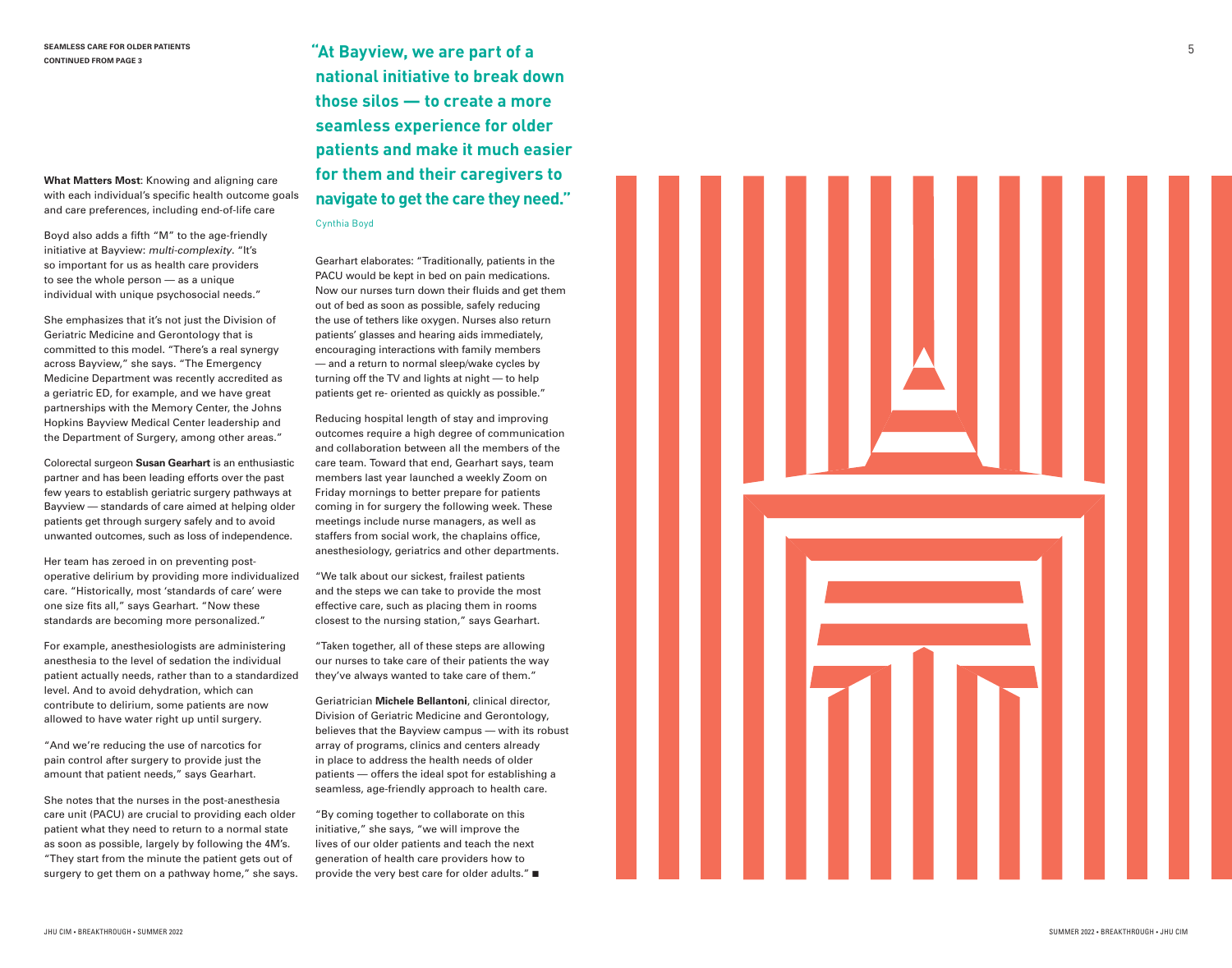## **AT THE BENCH Mighty Mitochondria**

Many of us learned in high school biology about the "mighty mitochondria" — the powerhouse of the cell that turns energy from food into energy that the cell can use.

But what you may not know, explains Hopkins cell biologist Hiromi Sesaki, is that every one of our cells is actually packed with hundreds of mitochondria, all toiling away to give our heart and brain and lungs the energy they need to function effectively. To do that work, the mitochondria are constantly dividing.

"This division is very dynamic — it's happening all the time, and it's a crucial process because it serves as a type of 'quality control' within the cell by removing damaged mitochondrial DNA that accumulates," explains Sesaki, a newly named Karen and Ethan Leder CIM Human Aging Project (HAP) Scholar.

This damage removal process is known as mitophagy. And as we age, our mitochondria become less adept at mitophagy — at removing the "trash" (DNA mutations and deletions) and other toxins that accumulate in our cells.

Thanks to his new Leder Scholar funding, Sesaki and his lab are zeroing in on the biology of the mitophagy process. "We hypothesize that decreased mitophagy contributes to reduced



**"We hypothesize that decreased mitophagy contributes to reduced mitochondrial health during aging, leading to neurodegenerative diseases such as Parkinson's disease and Alzheimer's."**

Hiromi Sesaki

mitochondrial health during aging, leading to neurodegenerative diseases such as Parkinson's disease and Alzheimer's," he says.

But there's a bright side, he notes: "We also think that enhancing the mitophagy process could allow us to slow — or even reverse — some of the ravages of human aging."

Their research has two parts. In the first part, Sesaki and his team are developing a mouse model that has been genetically engineered (through a high-tech process known as CRISPR) to allow the scientists to stimulate mitochondrial division. These genetically engineered mice, dubbed eMitophagy mice, "will allow us to examine the specific impact of enhanced mitophagy on aging at the whole organism level. Specifically," he says, "we'll be looking at the brain and heart — two major organs that are affected by aging and that have a high demand for mitochondrial energy."

In part two of the project, the scientists will focus on real human cells, from people ages 2 to 96, obtained through a biobank repository. The researchers will use live-cell imaging to compare mitophagy activity between young and old cells. Then they will test to see whether enhancing the mitophagy process can improve mitochondrial health in cells of people of all ages.

Ultimately, says Sesaki, the outcomes of both avenues of study could provide fundamental evidence that enhanced mitophagy has potential clinical benefits against aging-associated changes in mitochondrial health, as well as brain and heart function in mice and human cells.

"This could have a transformative impact," he says, "allowing for the future development of drugs that could target cellular mitophagy to improve the quality of life during aging — and therapeutic interventions for diseases like Parkinson's and Alzheimer's."

It's worth noting that until Sesaki received the Leder Scholar funding, he had not worked directly on the problems of aging. It was the call for proposals

### **Leder Leaders**

**Hiromi Sesaki is the second Johns Hopkins scientist to receive funding as a Karen and Ethan Leder CIM Human Aging Project (HAP) Scholar. The first was molecular biologist Qinchuan Wang, an assistant professor of medicine in the lab of cardiologist Mark Anderson, director of the Department of Medicine.**

**Wang and Anderson's lab are looking at the evolutionary oxygen-sensing development of an enzyme known as CaMKII. Their goal is to find ways to preserve the benefits of oxidized CaMKII — which promotes skeletal muscle strength when we are younger — and to minimize its damage as we age, since CaMKII activation damages many tissues in the heart, brain and skeletal muscle. This makes us more susceptible to diseases linked to too much oxidation, such as heart disease, cancer and cognitive decline.**

**The work of Wang and his colleague, Anderson notes, could have dramatic implications in the quest to prevent frailty, reduce the burden of diseases related to aging and extend our life span.** 

from **Jeremy Walston**, Human Aging Project director and the Salisbury Family CIM Scholar, that got Sesaki thinking about how his investigations into mitochondrial biology could have implications for aging biology.

"The Leder Scholar funding has given me and my lab an excellent opportunity to move into the area of aging research, and I expect multiple new collaborations with HAP investigators to emerge," says Sesaki. He adds, "I plan to apply for an R01 from the National Institute on Aging during the term of my Leder grant, and I'm confident that this support from the Human Aging Project will enable us to obtain exciting data to be competitive in that grant application." $\blacksquare$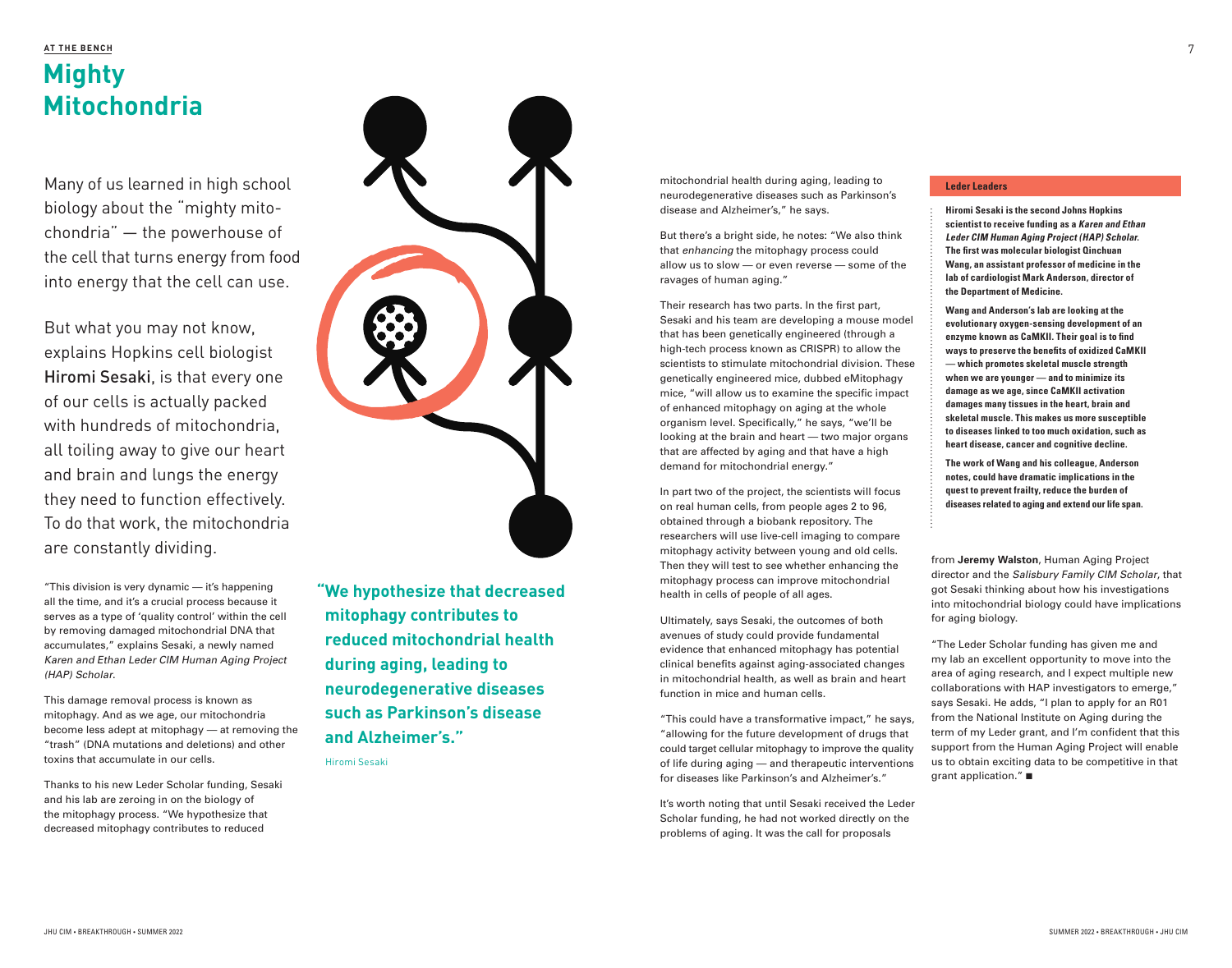**HUMANIZING MEDICINE**

# **An Impactful Career**

In her 35 years serving on the faculty and as an administrative leader for the Johns Hopkins University School of Medicine, Cynthia Rand has adeptly led some of the institution's most important initiatives — from co-directing the Aliki Initiative (with Roy Ziegelstein), to laying the groundwork for the Miller Coulson Academy of Clinical Excellence, to guiding key mentoring efforts for junior faculty to establishing the Academy at Johns Hopkins for retired faculty members.

 "I often refer to Cindy as the smartest person in the room, and she has tapped into that wisdom to lead critical change efforts here at Johns Hopkins," says CIM Director **David Hellmann**. "Quietly and without fanfare, she has left her fingerprints on so many important areas."

Most recently, Rand has stepped up to co-lead the CIM's new Initiative to Humanize Medicine, together with internist **Mary Catherine Beach**. The ambitious new initiative will unite researchers from disciplines and divisions across Johns Hopkins University in a far-reaching and systematic effort to better equip clinicians to get to know their patients as individuals.

We sat down recently with Rand, senior associate dean for faculty at the school of medicine, and asked her to reflect on some of the highlights of her far-reaching and impactful career at Johns Hopkins. **You've received a number of notable awards for mentoring. Why is mentoring so important to you — and to Johns Hopkins as an organization?**

Academic medicine is a very challenging environment in which to build a career. And it's crucial to junior faculty coming up through the ranks to have a cheerleader. I can't tell you how many times a young faculty member I am mentoring quietly shares with me that they feel like an imposter — that they're nowhere near as good as their colleagues. I can assure them that they're not alone, that about 700 of their peers feel exactly the same way.

Having the sponsorship of a more senior faculty member is hugely important for younger faculty to advance, for building bridges and opening doors. For those of us who have been around Johns Hopkins forever, we know the landscape and where the opportunities lie. So, if in a casual conversation, a young faculty member mentions a promising idea or area of interest, it's very easy for me to send an email to connect them to someone doing work in that area. These types of connections are crucial for moving their careers forward.

**CONTINUED ON PAGE 10**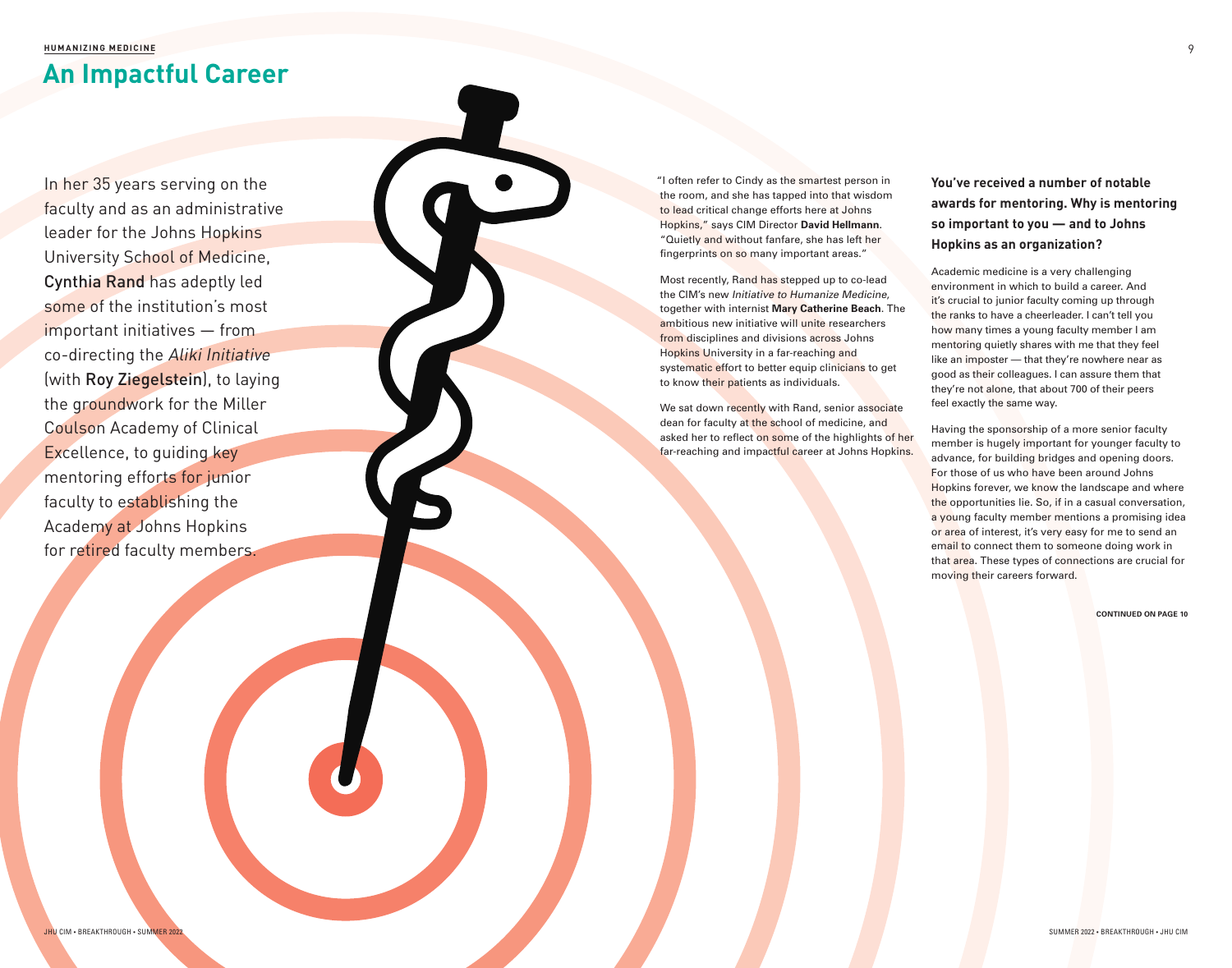**Is mentoring particularly important for those who haven't traditionally had strong representation in leadership, such as women and those in groups under-represented in medicine?**

Yes, for sure. My first significant leadership role was chairing the Department of Medicine Women's Task Force, which I had joined early in my Hopkins career because of my passion for advancing the careers of women in medicine. At that time, it was rare to have women in positions of leadership, and faculty of color were virtually non-existent as leaders. That was such a great loss to the organization — to have such a singularly white, male perspective guiding everything.

Over time, Johns Hopkins has made a commitment to hiring and advancing the careers of more diverse faculty members — though, of course, there remains room for improvement. This has led to new, richer perspectives across the organization and created a much better environment for mentoring for women and those under-represented in medicine. They can look around now and see a community of leaders who look like them — who provide living examples of how to advance in academic medicine.

**"Having the sponsorship of a more senior faculty member is hugely important for younger faculty to advance, for building bridges and opening doors."** Cynthia Rand

**Last fall, you were honored with the second annual Award for the Support of Clinical Excellence at the Miller Coulson Excellence in Patient Care Symposium, for guiding implementation of the new clinical excellence promotion track for faculty. How is the promotions track the culmination of years of work by you and others?**

The groundwork for defining and quantifying clinical excellence was laid when we established the Miller Coulson Academy of Clinical Excellence in 2008. Until the Miller Coulson Academy, there was general skepticism that clinical excellence could be measured in a clear and consistent way. By developing a truly rigorous process for measuring excellence in clinical care, we really made a mark at Johns Hopkins and on the national level.

As the Miller Coulson Academy advanced, we were able to use its groundbreaking work as part of our rationale in our presentation to school of medicine leaders that yes, we do know how to measure clinical excellence fairly and to create a rigorous promotional pathway. Without the Miller Coulson Academy, we never would have been able to successfully make that argument.

### **What does the new faculty promotion track mean for Johns Hopkins Medicine?**

For the first time in 125 years, we can put a point of emphasis on the patient care aspect of our tripartite mission. Outstanding faculty members who are passionate about providing the best of the best in patient care can now be recognized with a clear path forward. The new track will make it possible to recruit and retain the nation's top clinicians. It's going to make us immensely better as an institution.

**Your efforts were key to establishing a community for retired faculty members as a way of supporting their continued research, teaching and service. The Academy at Johns Hopkins, East Baltimore Campus is now thriving, with 140 active members. What inspired your efforts?**

This project is very close to my heart, and the inspiration came years ago when I had a conversation with a revered member of the faculty who had just retired. He said it felt like he had been pushed off a cliff. He had been an influential leader for 40 years and suddenly, he was irrelevant. I thought: There has to be a way to keep long-time faculty connected after they retire — with each other and with Johns Hopkins — and to tap into their wisdom and experience to benefit students, patients and disciplines, through teaching and mentoring.

The Academy at Johns Hopkins does just that. The retirees who participate have intellectual stamina; they are still gung-ho about their medical or scientific discipline and about engaging with their community. Why in the world wouldn't we want to harness that brain trust — of people who love Johns Hopkins and care about making a difference in the world?

**"For the first time in 125 years, we can put a point of emphasis on the patient care aspect of our tripartite mission."**

**Could we conclude by briefly discussing your work with "pyramid grants" at Johns Hopkins Bayview — and how this approach will be wrapped into CIM's new Initiative to Humanize Medicine?**

The idea behind the pyramid grants is straightforward: Twice a year, we encouraged staff members to come up with inexpensive ways they could improve life for their patients and then submit a simple proposal for funding. This was open to everyone on the care team: doctors, nurses, techs, custodians. The novelty was that it was a totally grassroots idea with no bureaucracy involved. Each year, we funded six to seven projects, with funding ranging from \$200 to \$2,000.

Some were simple: I'd like a blanket warmer for my patients. Or: We need a basket of books and toys in our waiting room to keep kids occupied while their parents get treatment. One of my favorite proposals came from some technologists in the ventilator unit who wanted to improve the experience for patients on ventilators. They used their funds to install panels of peaceful scenes on the ceiling.

This is a wonderful example of humanizing medicine. Of asking people who deal directly with patients to identify ways to improve those patients' lives — and then to give those caregivers the autonomy they need to make that change. We're planning to start a similar pyramid grant approach across Bayview and Johns Hopkins Hospital as part of the CIM's Initiative to Humanize Medicine.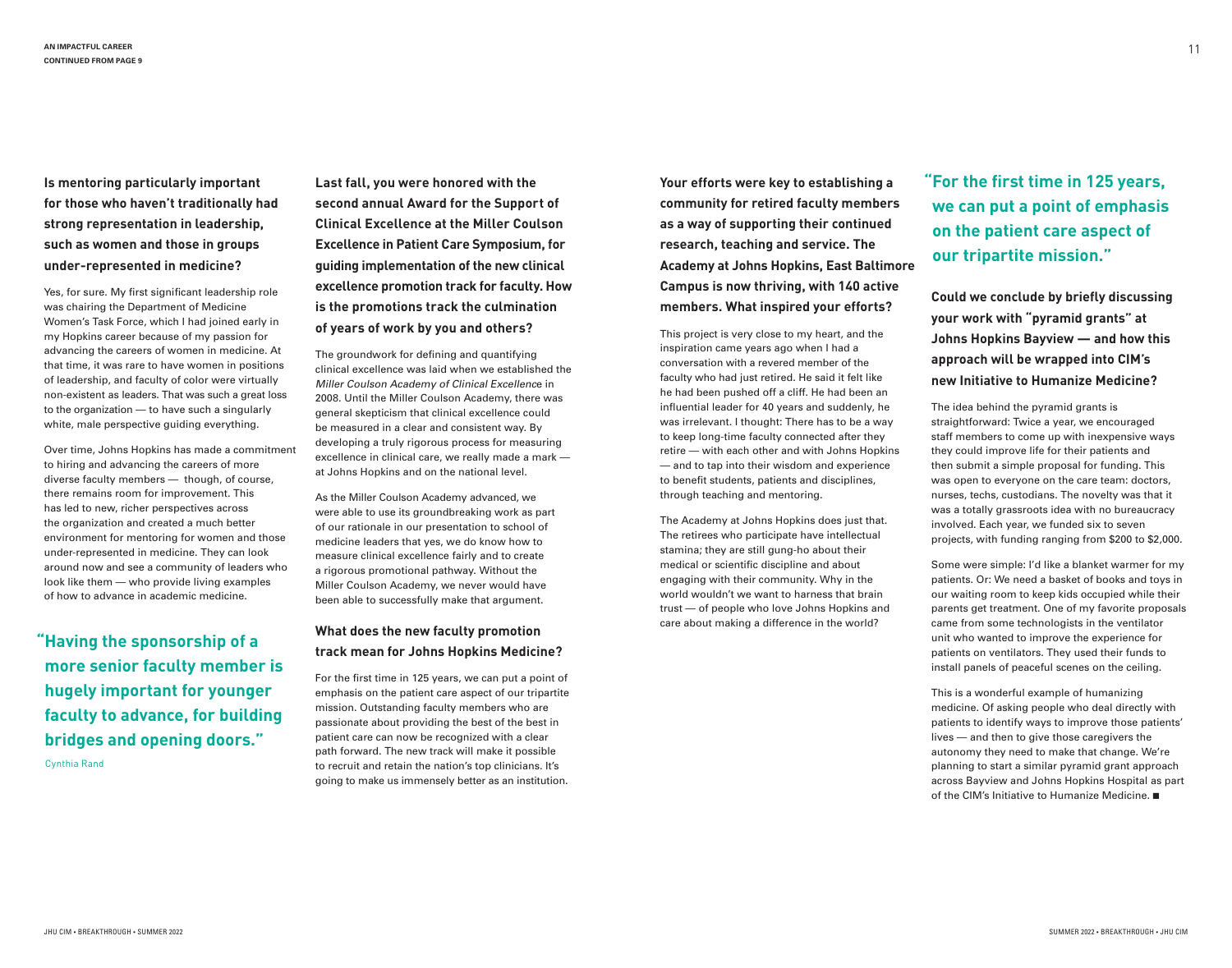### **HUMAN AGING PROJECT** 13

## **'Remodeling' for More Robust Health**

Just what is it that causes our immune systems to break down as we grow older, putting us at increased risk for disease — and for more severe illness — than when we were younger?

This is the question that has guided the research of Johns Hopkins geriatrician **Sean Leng** over the past two decades, as he has pushed to better understand the basic biological and physiological changes that occur as our immune system fails with age, a process known as immunosenescence.

"When we're in our 20s or 30s, we can get a case of the flu and shake it off pretty easily, while getting the flu as an 80-year-old can quickly lead to severe illness, like pneumonia, and even death," says Leng, who was recently named a CIM Charles Salisbury Family Scholar. "In fact," he notes, "despite vaccine efforts, seasonal flu is the fourth leading cause of death for older Americans around the world.

"Or think about infectious diseases like chicken pox that we typically get as children," Leng says. "Once the chicken pox subsides, the varicella-zoster virus that causes it remains dormant in our nerve cells. Then, in some older people, that dormant virus gets reactivated late in life to cause painful shingles and neuralgia. But we don't really know how or why."

Leng's work in immunosenescence took on critical importance when the COVID-19 pandemic struck and it became painfully obvious that older people are at highest risk of severe disease. While those over age 65 make up just 16% of the U.S. population, they have accounted for 75% of deaths from COVID-19, according to the U.S. Centers for Disease Control and Prevention.

"When it comes to older people, everything having to do with the immune system gets more complicated, and there is evidence that the immune system 'remodels' itself as we age," says Leng.

To get a better handle on that remodeling process, Leng recently launched the Center on Aging and Immune Remodeling at Johns Hopkins. The center

is made possible by a five-year, \$8.2 million grant from the National Institutes of Health, as well as funding from the Department of Medicine at Johns Hopkins, CIM's Johns Hopkins Human Aging Project (HAP) and the Milstein Medical Asian American Partnership Foundation in New York.

In order to understand how our immune system evolves as we age, taking the long view is crucial. Toward that end, Leng and his team will build on a path-breaking longitudinal study he launched in 2014, which has followed a cohort of older people (75-plus) in Baltimore/Washington to study their response to the annual flu vaccine. Leng and his team have annually taken blood samples from study participants before and after administering the flu vaccination and have used cutting edge technology to examine their individual immune response.

"Since the flu strain changes every year, doing a clinical trial of vaccine response in any one year is not enough. We need to follow older people over many seasons, to see how their immune response may wane over time and why some people are more susceptible to breakthrough cases of flu," Leng explains. "Twenty of the people in our current study have participated since the start, and one participant was 103 at the time of her death in 2019."

With funding from the new Center on Aging and Immune Remodeling, Leng and co-principal investigator **Jay Bream**, of the Department of Molecular Microbiology and Immunology at the Bloomberg School of Public Health, will be able to expand to study immune responses to diseases other than flu, including COVID-19. They will also broaden their research on aging and immune remodeling beyond vaccination studies alone.

Leng did not set out to pursue a career in the biology of aging. He attended Peking Medical College to study clinical immunology and subsequently pursued a Ph.D. in research from Texas A&M University and a research fellowship at Yale to further his experience in virology.



But a visit back home to China set him on a new path. His dad had begun to suffer from cognitive decline and didn't recognize him, possibly as a result of Parkinson's disease. Leng started studying geriatrics textbooks, searching for a way to help his father. He couldn't find the answers he wanted, "but it got me interested in aging and geriatrics," he says.

In the years since then, Leng has become an international leader in geriatrics research and clinical care. He helped launch an academic geriatrics program at Peking Medical College, training more than 20 providers who came to Johns Hopkins (including internal medicine physicians, a neurologist and nurses) from 2006 to 2011, in order to fully staff the new clinical geriatrics program there. He's also taught advanced training courses to hospital geriatrics leaders across China — leaders who have gone on to develop regional geriatrics training courses at their hospitals. And he serves as president of the Milstein Medical Asian American Partnership Foundation, whose mission is to improve world health through partnerships and by funding fellowships and project awards.

Looking ahead, Leng is excited about finding answers to key questions surrounding the basic biological and physiological changes related to aging and our immune system. "The ultimate goal," he says, "is to find ways we can intervene to make our immune systems more robust as we get older, to stave off frailty and avoid decline for as long as possible." $\blacksquare$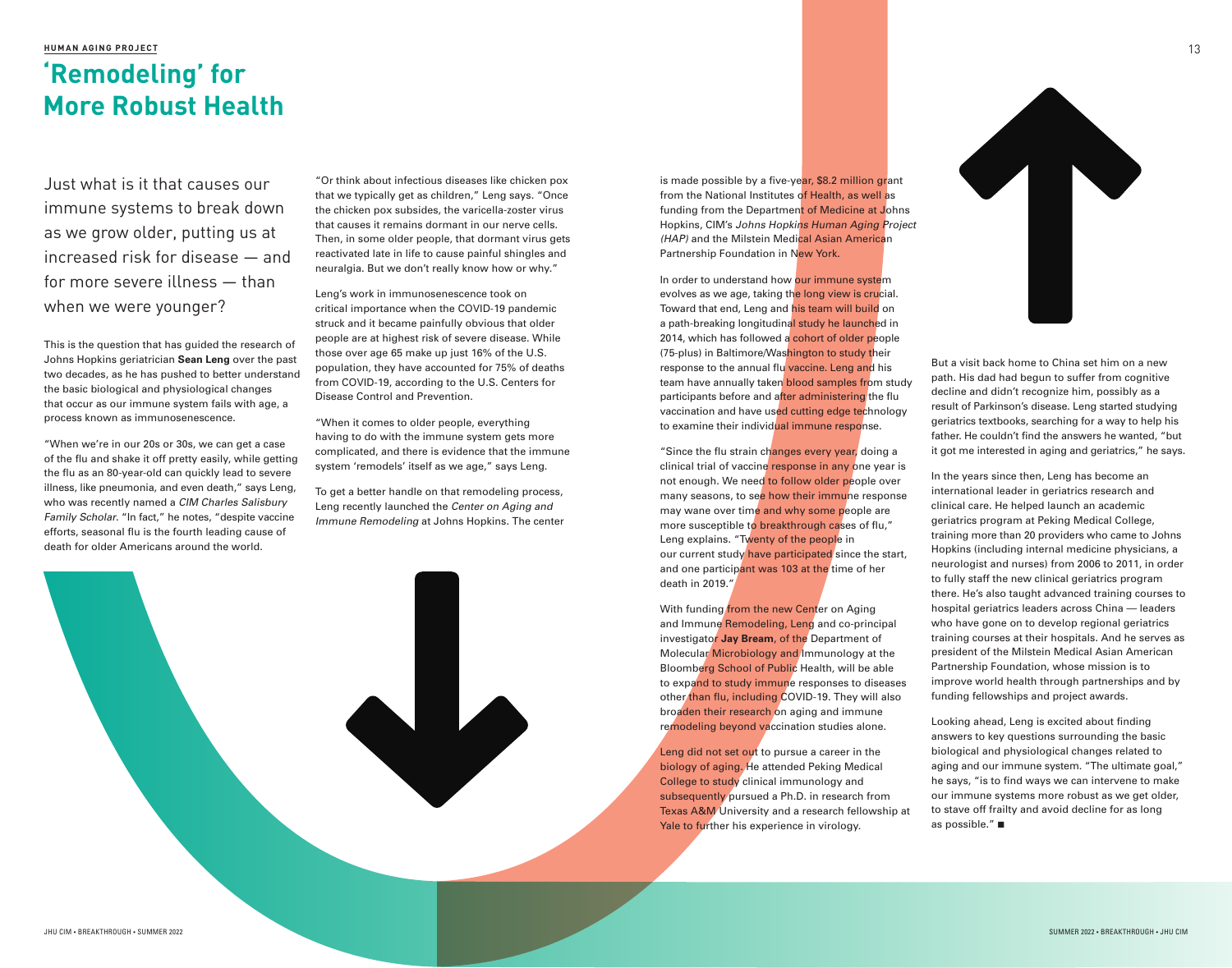### **MEDICINE IS A PUBLIC TRUST**

## **Out of the Ivory Tower**

Around the hallways of Johns Hopkins Hospital, cardiologist Stephen C. Achuff was legendary for the deep relationships he formed with patients, his mentorship of trainees and his insightful leadership as director of adult cardiology clinical programs.

Now retired, Achuff remains active as ever, but there's a standing date on his calendar that he tries never to miss: CIM Seminars, held on Tuesday afternoons at 4 p.m. via Zoom.



"As a retired clinical doctor, these subjects on a wide range of topics are of great interest to me," says Achuff. "They keep me up to date and they are challenging to me because they often introduce me to new knowledge — such as the latest on chronic Lyme disease or artificial intelligence. Sure, I'd heard about artificial intelligence, but until the CIM seminar, I really didn't understand its potential for patient care."

When CIM Director **David Hellmann** first launched the CIM Seminars series, the meetings were held in his office at Johns Hopkins Bayview. This limited participation to just 25 or 30 people — primarily fellow doctors with expertise and interest in the seminar topic. Once the COVID-19 pandemic hit, out of necessity for safety, Hellmann moved the seminar series online, which opened the door to vastly expand the list of invitees.

"It's been immensely gratifying to see how attendance has just taken off. We've gone from a few dozen people in my office to sometimes more than 200 or 250 people participating online," says Hellmann. "And we've been able to invite a much

**"The CIM Seminars allow Hopkins' leading doctors to engage in conversation with members of the public, who then go on to share what they learn with friends and family."**

Stephen C. Achuff

broader array of participants, including patients, donors and former faculty members who want to stay connected to Johns Hopkins and informed about the latest research and findings in clinical care."

Achuff, of course, falls into that latter category. And though he put a premium on face-to-face encounters with patients and colleagues throughout his career, he sees a real value in the Zoom format of the CIM Seminars.

"It's terrific," he says. "I much prefer being able to sit with a cup of coffee in our apartment in Baltimore, or our home at the beach, and think deeply as I listen. It takes you away from the hurly-burly of medicine and practice, which can be so stressful."

Given the level of medical misinformation plaguing our society today, Achuff also thinks it's critical to bring accurate health information out of the "ivory tower" of academic medicine and into the homes of non-scientists. The CIM Seminars, he notes, allow Hopkins' leading doctors to engage in conversation with members of the public, who then go on to share what they learn with friends and family.

Says Hellmann, "I have been so gratified by the conversations that unfold during the question-andanswer part of the presentations. These exchanges are a wonderful example of the way the Center for Innovative Medicine is fulfilling its mission of advancing medicine as a public trust." $\square$ 

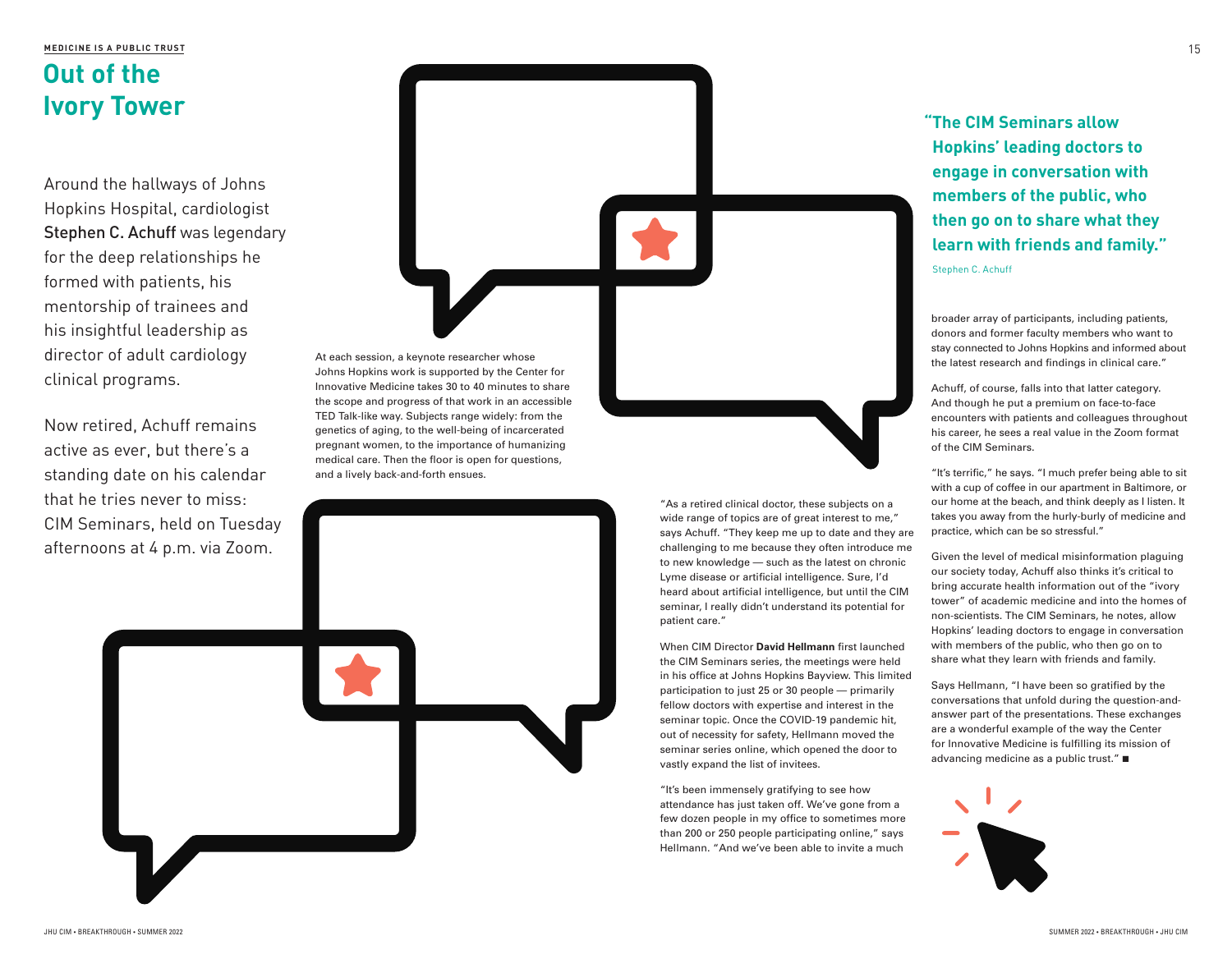### **Notable News MILLER LECTURE**

### **Tough Decisions**

Former Osler medical resident Rochelle Walensky, M.D. '95, director of the U.S. Centers for Disease Control and Prevention, delivered the 19th annual Miller Lecture on on May 17.

Walensky, who assumed the top spot at the CDC in early 2021 in the midst of the COVID-19 pandemic, had previously been chief of the Division of Infectious Diseases at Massachusetts General Hospital, where she'd been on the front lines of testing and treating deadly diseases for decades. In her talk, Walensky discussed "Decisionmaking in the Time of Omicron."

In other news, past Miller lecturer Katrina Armstrong, M.D. '91, also a former Osler resident, assumed a new role as CEO of Columbia University Irving Medical Center, executive vice president for health and biomedical sciences, and dean of the faculties of health sciences and Medicine on March 1. Armstrong had previously served as chair of the Department of Medicine and physician-inchief at Massachusetts General Hospital.

**FRIENDS** OF THE JOHNS HOPKINS CENTER FOR INNOVATIVE MEDICINE

Dr. Stephen C. Achuff American Legacy Foundation Mrs. Georgine M. & Mr. Reyaz Ahmad Ms. Jean Amos The Arkwright Foundation Atran Foundation Mr. & Mrs. Charles R. Ballard Jr. Dr. Rosaline Zam & Dr. Alan M. Barron Dr. Theodore M. Bayless \* Mrs. Grace Bender Dr. Richard Bennett Mrs. Karen & Mr. David Bentz Mr. David J. Beveridge Drs. Joel & Risa Bordman Dr. William Brody, W.R. Brody Revocable Trust Brutus Constructors, Inc. Drs. John & Lynda Burton Mrs. Ann K. Clapp Mr. Roger M. Cline Dr. Christopher Conners \* Mrs. Eleanor Conners \* Mr. & Mrs. George Coumantaros Mr. James Crystal Mr. & Mrs. Neil Dahlmann Dr. Alan Daniel Mr. & Mrs. Michael J. Davies Mrs. Rosalee C. Davison Ms. Mary Nell Donald \* Mr. George C. Doub \* & Ms. Mary Tyler Doub Dr. Thomas P. Duffy Mr.\* & Mrs. Juan Eljuri Mr. Juan Pablo Eljuri Mr. & Mrs. Kyriakos Filippou Mr. & Mrs. Brian Finn The family of Mr. & Mrs. Leonard S. Fiori Sr. Mr. Michael Fiori Mr. & Mrs. David B. Ford Jr. Mrs. Sheila & Mr. Michael Frederick, Lawruk Machine and Tool Company Mr. & Mrs. Bernard Garil, Elmwood Country Club The Deane A. & John D. Gilliam Foundation Dr. Emily Germain-Lee Mrs. Claiborne W. Gooch III Mrs. Clare\* & Mr. Keith Goodman Mr. & Mrs. William O. Goodwin Mr. Peter B. Goodrich Mr. & Mrs. Steven T. Gorski Mr. Everardo & Mrs. Esther Goyanes Mr. David \* & Mrs. Stuart S. Graham \*

Mr. David B. Graham Jr. Dr. William B. Greenough III Mr. Eric Gronningsater Mr. Richard Grossi Jerome L. Greene Foundation Inc. Dr. W. Daniel Hale Dr. & Mrs. Barry Halpern Dr. Ingeborg Hanbauer-Costa Mr. & Mrs. James Hanne Dr. Sidney Harman \*, Harman International Industries Dr. & Mrs. David B. Hellmann Ms. Virginia Henderson \* Mr. Frank Hicks and Mrs. Karen Hicks Mrs. Jeannette M. Hobbins Mr. Wallace F. Holladay Jr. Mr. B. Judson Honaker Ms. Lenora Irwin Mr. & Mrs. Robert J. Katz Mrs. Marjorie & Dr. David Kaufman Ms. Marilyn Kocher Dr. Steven J. Kravet Mr. Christos D. Lambrakis \* Ms. Carol M. Lascaris Mr. & Mrs. L. Douglas Lee Mrs. Harriet & Mr. Jeffery Legum Lema Corporation Mr. & Mrs. Adam M. Lewis Dr. David M. Levine Mrs. Fotini Livanos Mrs. Beata Lock & Dr. Ted Loch-Temzelides Mr. Harold R. Logan Jr. Dr. Kenneth M. Ludmerer Ms. Ann L. Marsh Dr. Robert S. Marvin Mr. John Mitchell McKay Mr. Harvey M. Meyerhoff Mr. & Mrs. George Miron Dr. & Mrs. Mack C. Mitchell Jr. Mrs. Betty & Mr. Walter S. Montgomery Jr. Mr. Melvin C. Muntzing Mr. Delbert Ousley Ms. JoAnn M. Orlinsky Mr. Thomas L. Owsley Mr. Richard Paisner & Ms. Christine Weiner Ms. Christinia Z. Poe Ms. Betty S.\* & Mr. Ralph Prettyman Mr. Max S. Pudelkewicz & Family Roche Family Foundation Mrs. Marjorie S. & Mr. Peter K. Roosevelt Mr. Henry A. Rosenberg Jr.

Mr. Robert R. Rosenheim Mr. Richard Rosenthal Mr. & Mrs. George M. Ross Mr. Norman Rukert Mr. George R. Scholl Dr. Gary P. Schoppert Mr. Stephen Scott & Mrs. Betsy Scott Mr. Thomas Selck Mrs. Barbara Shapiro & Mr. M. Sigmund Shapiro Mr. Clint & Ms. Melissa Shifflett Mr. Alan A. Shuch Dr. Charles E. Silberstein Mr. Neil W. Silverstein Dr. Phillip R. Slavney Mrs. Stephanie S. Smith & Mr. Robert D. Smith Mr. Michael Sniffen Ms. Ashlyn W. Sowell Mr. & Mrs. Stelios Spiliadis Dr. John D. Stobo & Mrs. Mary Ann Stobo Mr.\* & Mrs. Richard L. Storch Mr. Ram Sundaram Ms. Nina Tao Mr. David Tepper Mr. & Mrs. James R. Thompson Mr. & Mrs. Richard D. Thurman Mr. Alfred Tyler II Mr. Dimitris H. Varvatsoulis Mrs. Sue & Mr. David Viniar Mrs. Sarah & Mr. Eric von Hoven Ms. Christie Weiner & Mr. Richard Paisner Mr. Charles W. Wagner Dr. Wilma "Willi" Walker-Thompson Dr. Myron L. Weisfeldt Mrs. Meredith & Mr. Peter Wellington The Willenborg Family Mr. & Mrs. A. Morris Williams Mr. Donald D. & Mrs. Patty Wolf Mrs. Jacquelyn & Mr. Gregory Zehner Dr. & Mrs. Jonathan Zenilman Zimmerman Family Charitable Giving Fund \* Deceased

º Johns Hopkins Center for Innovative Medicine International Advisory Board Member